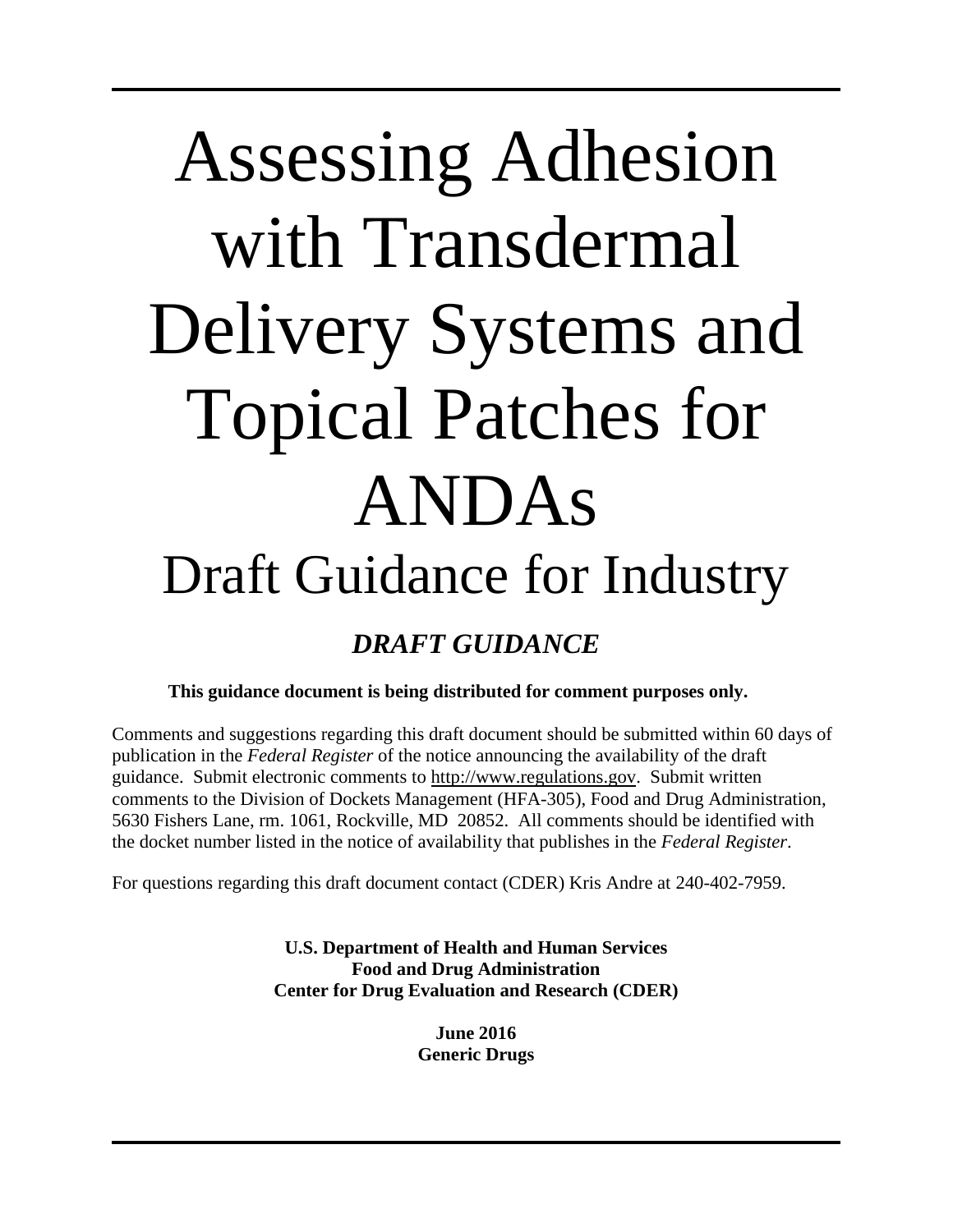## Assessing Adhesion with Transdermal Delivery Systems and Topical Patches for ANDAs

### Draft Guidance for Industry

*Additional copies are available from: Office of Communications, Division of Drug Information Center for Drug Evaluation and Research Food and Drug Administration 10001 New Hampshire Ave., Hillandale Bldg., 4th Floor Silver Spring, MD 20993 Phone: 855-543-3784 or 301-796-3400; Fax: 301-431-6353 Email: druginfo@fda.hhs.gov <http://www.fda.gov/Drugs/GuidanceComplianceRegulatoryInformation/Guidances/default.htm>*

> **U.S. Department of Health and Human Services Food and Drug Administration Center for Drug Evaluation and Research (CDER)**

> > **June 2016 Generic Drugs**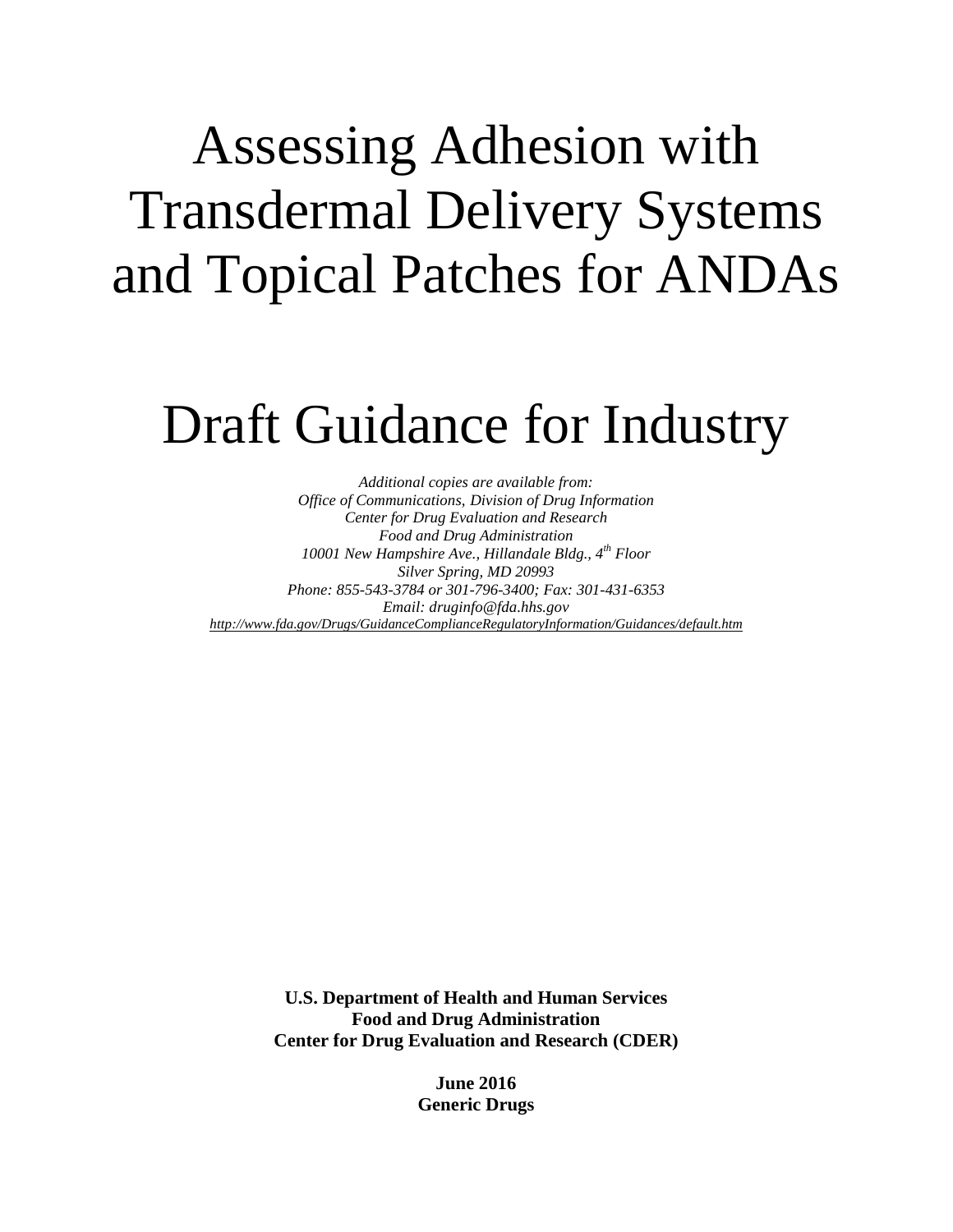Draft - Not for Implementation

#### **TABLE OF CONTENTS**

| III.                   |                                                         |  |
|------------------------|---------------------------------------------------------|--|
| IV.                    |                                                         |  |
| $\mathbf{A}$ .         |                                                         |  |
| <b>B.</b>              |                                                         |  |
| $C_{\bullet}$          |                                                         |  |
| $\mathbf{V}_{\bullet}$ | STUDIES EVALUATING ADHESION AND BIOEQUIVALENCE WITH     |  |
|                        | VI. RECOMMENDATIONS ON THE FORMAT OF DATA SUBMISSION  9 |  |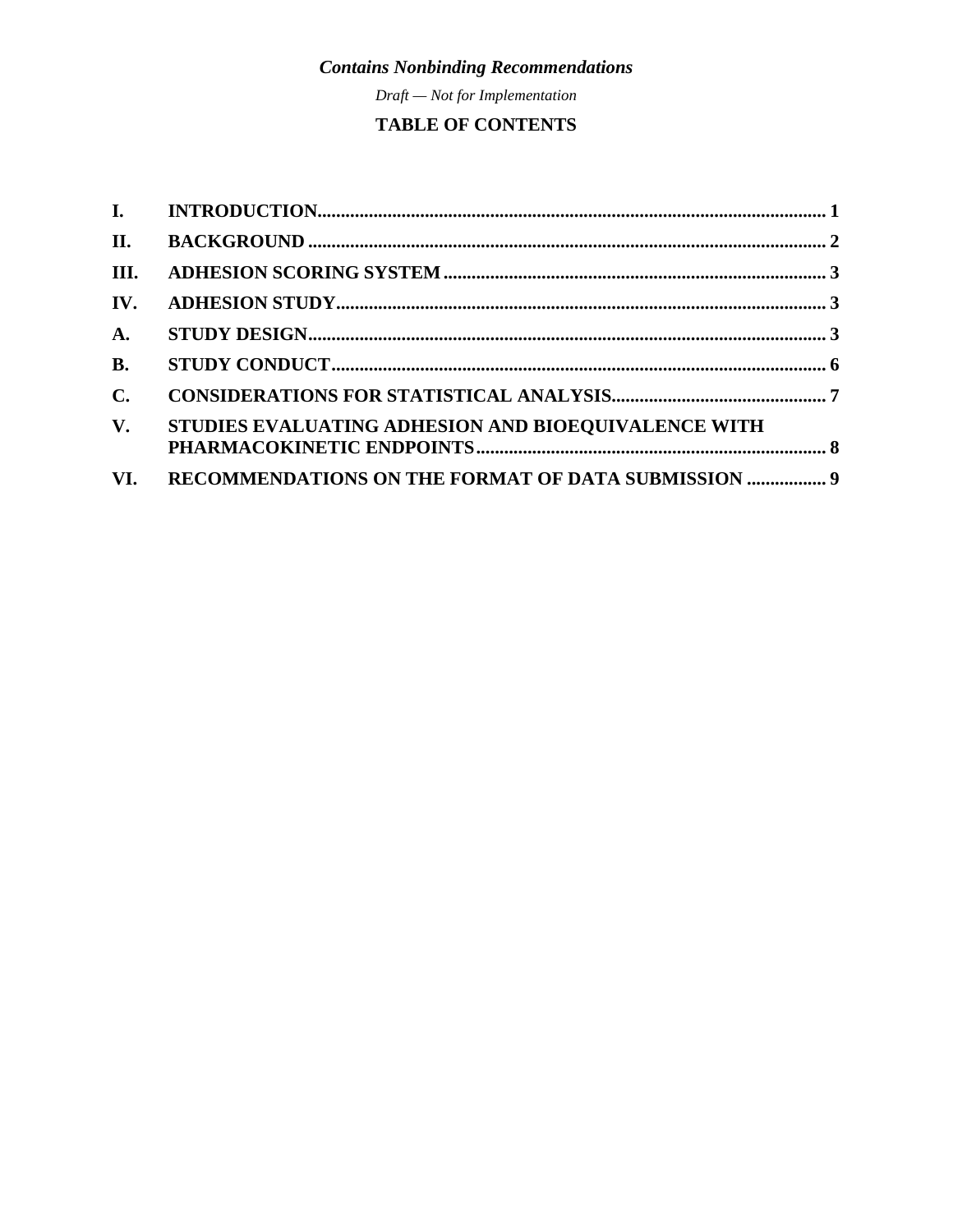*Draft — Not for Implementation*

### **Assessing Adhesion with Transdermal Delivery Systems and Topical Patches for ANDAs Draft Guidance for Industry[1](#page-3-0)**

6 This draft guidance, when finalized, will represent the current thinking of the Food and Drug Administration (FDA or Agency) on this topic. It does not establish any rights for any person 7 Administration (FDA or Agency) on this topic. It does not establish any rights for any person and is not binding on FDA or the public. You can use an alternative approach if it satisfies the requirements of the 8 binding on FDA or the public. You can use an alternative approach if it satisfies the requirements of the applicable statutes and regulations. To discuss an alternative approach, contact the FDA staff responsible applicable statutes and regulations. To discuss an alternative approach, contact the FDA staff responsible **for this guidance as listed on the title page.** 

 

 $\frac{5}{6}$ 

#### 

#### **I. INTRODUCTION**

This guidance provides recommendations for the design and conduct of studies evaluating the

adhesive performance of a Transdermal Delivery System (TDS) or a topical patch submitted in

support of an Abbreviated New Drug Application (ANDA). The recommendations in this

19 guidance relate exclusively to TDS adhesion studies submitted in support of an ANDA<sup>[2](#page-3-1)</sup>. For the

purposes of this guidance, the term "T" (representing Test) will be used to refer to proposed

 generic products that are the subject of an ANDA, and the term "R" (representing Reference) will be used to refer to the Reference Listed Drug (RLD) product.

 Depending on the objectives of a TDS drug product development program, applicants may choose to evaluate TDS adhesion in clinical studies performed exclusively for the purpose of evaluating TDS adhesion, or in clinical studies performed with a combined purpose; for example, simultaneous evaluation of adhesion and bioequivalence (BE) with pharmacokinetic (PK) endpoints. This guidance describes the recommended approach to the adhesion study design and, therefore, will supersede the recommendations related to adhesion studies provided

in individual product-specific guidances published prior to the date of publication of this

guidance.

This guidance, once finalized, is intended to provide updated recommendations for the design

and conduct of adhesion studies submitted in support of an ANDA for a topical patch or a TDS.

While the recommendations in this guidance apply to both topical patches and TDS, the single

<span id="page-3-0"></span>term "TDS" will be used exclusively hereafter in reference to both TDS and topical patches. The

<sup>&</sup>lt;sup>1</sup> This guidance has been prepared by the Division of Therapeutic Performance in the Office of Research and Standards in the Office of Generic Drugs in the Center for Drug Evaluation and Research (CDER) in cooperation with the CDER Office of New Drugs and Office of Pharmaceutical Quality at the Food and Drug Administration.

<span id="page-3-1"></span> The expectations for studies characterizing TDS adhesion in a New Drug Application (NDA) or a supplemental NDA may be different than for those submitted in support of an ANDA, and may involve the assessment of different ages and strengths of the TDS product, potentially dosed to different anatomical sites. Also, the design, conduct and assessment of TDS adhesion in studies supporting an NDA are inherently different because TDS adhesion in that context is not typically evaluated in relation to a reference product.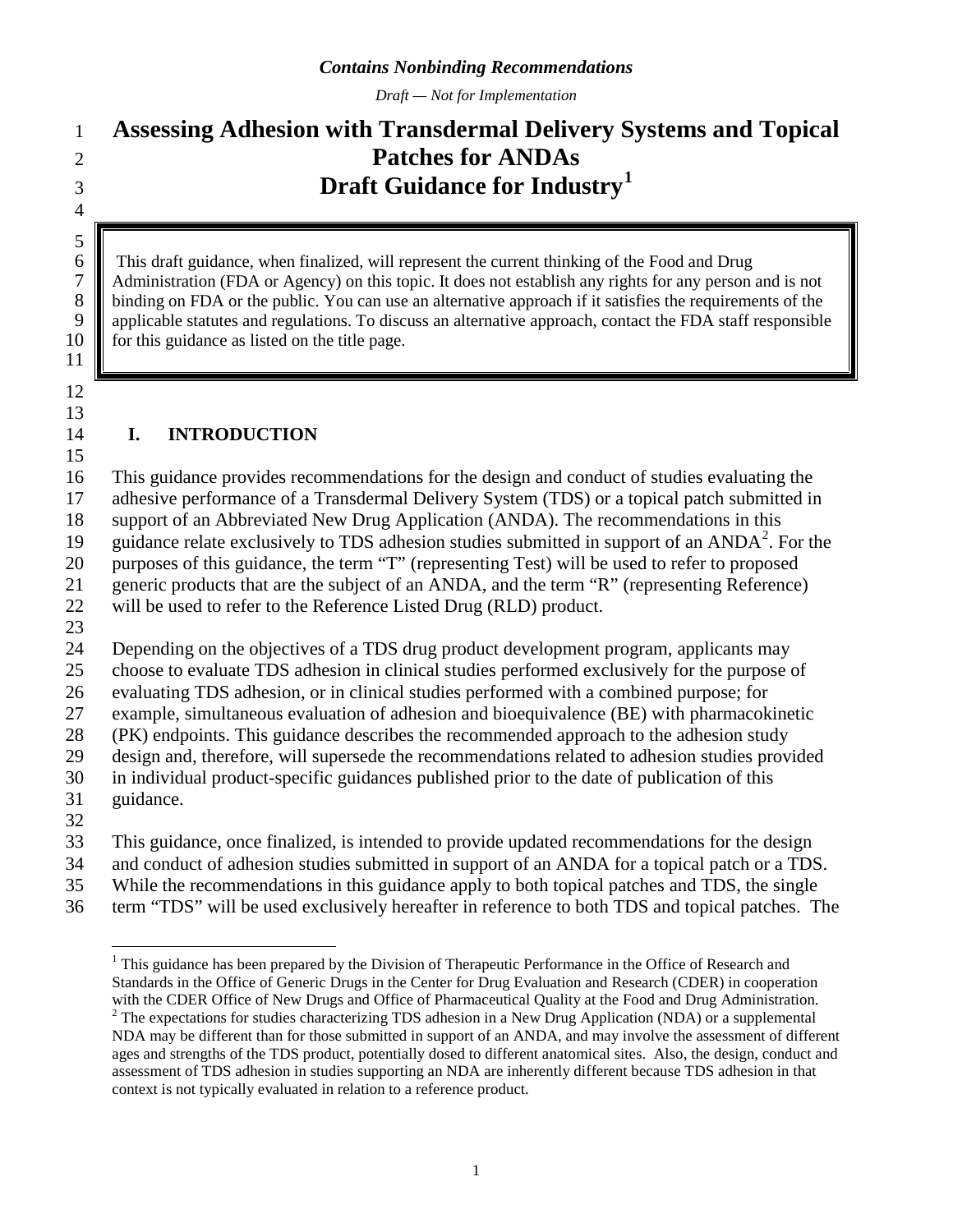#### *Draft — Not for Implementation*

use of the term "TDS" should not be construed to exclude topical patches. FDA recommends

that applicants consult this guidance in conjunction with any relevant product-specific guidance

 $39$  documents<sup>3</sup> when considering other studies (e.g. irritation, sensitization) that may be necessary

to support the BE of a proposed generic TDS drug product to its RLD.

FDA's guidance documents, including this guidance, do not establish legally enforceable

responsibilities. Instead, guidances describe the Agency's current thinking on a topic and should

be viewed only as recommendations, unless specific regulatory or statutory requirements are

cited. The use of the word *should* in Agency guidances means that something is suggested or

- recommended, but not required.
- 

#### **II. BACKGROUND**

The amount of drug delivered into and through the skin from a TDS is dependent, in part, on the

surface area dosed. It is expected that the entire contact surface area of a TDS should remain

consistently and uniformly adhered to the skin throughout the duration of wear under the

conditions of use included in the product label. Under circumstances in which a TDS loses its

adherence during wear, the amount of drug delivered to the patient may be reduced.

During the course of the product's labeled wear period, a TDS is reasonably expected to

encounter torsional strains arising from anatomical movements, changes in environmental

temperature or humidity such as the daily exposure to water (e.g., during routine showering), and

contact with clothing, bedding or other surfaces. TDS products that do not maintain consistent

and uniform adhesion with the skin under the range of conditions experienced during the labeled

wear period for the TDS can result in varying degrees of TDS detachment, including complete

detachment, at different times during the course of product wear.

When the adhesion characteristics of a TDS are not sufficiently robust, as evaluated against its

labeled conditions of use, the TDS may exhibit variability in the surface area that is in contact

with the skin. In such situations where a TDS is partially detached, there may be uncertainty

about the resulting drug delivery profile and, hence, uncertainty about the rate and extent of drug

 absorption from the TDS. In addition, as the potential for complete detachment of the TDS increases, so does the risk of unintentional exposure of the drug product to an unintended

recipient (e.g., a household member who may potentially be a child).

Generic TDS products are developed after the development of an RLD product and may be able

to utilize technologies that may not have been available at the time when the RLD was

developed. Applicants submitting an ANDA for a TDS product (including supplemental ANDAs

relating to reformulations of an approved generic TDS product) are expected to demonstrate that

reasonable efforts were made to optimize the adhesive characteristics of the TDS. This

optimization is expected to balance properties such as adhesiveness, cohesiveness and stability,

to ensure a consistent and uniform adhesion of its entire surface area to the skin for the entire

<span id="page-4-0"></span>duration of wear.

<sup>&</sup>lt;sup>3</sup> U.S. FDA Product-Specific Recommendations for Generic Drug Development available at: <http://www.fda.gov/Drugs/GuidanceComplianceRegulatoryInformation/Guidances/ucm075207.htm>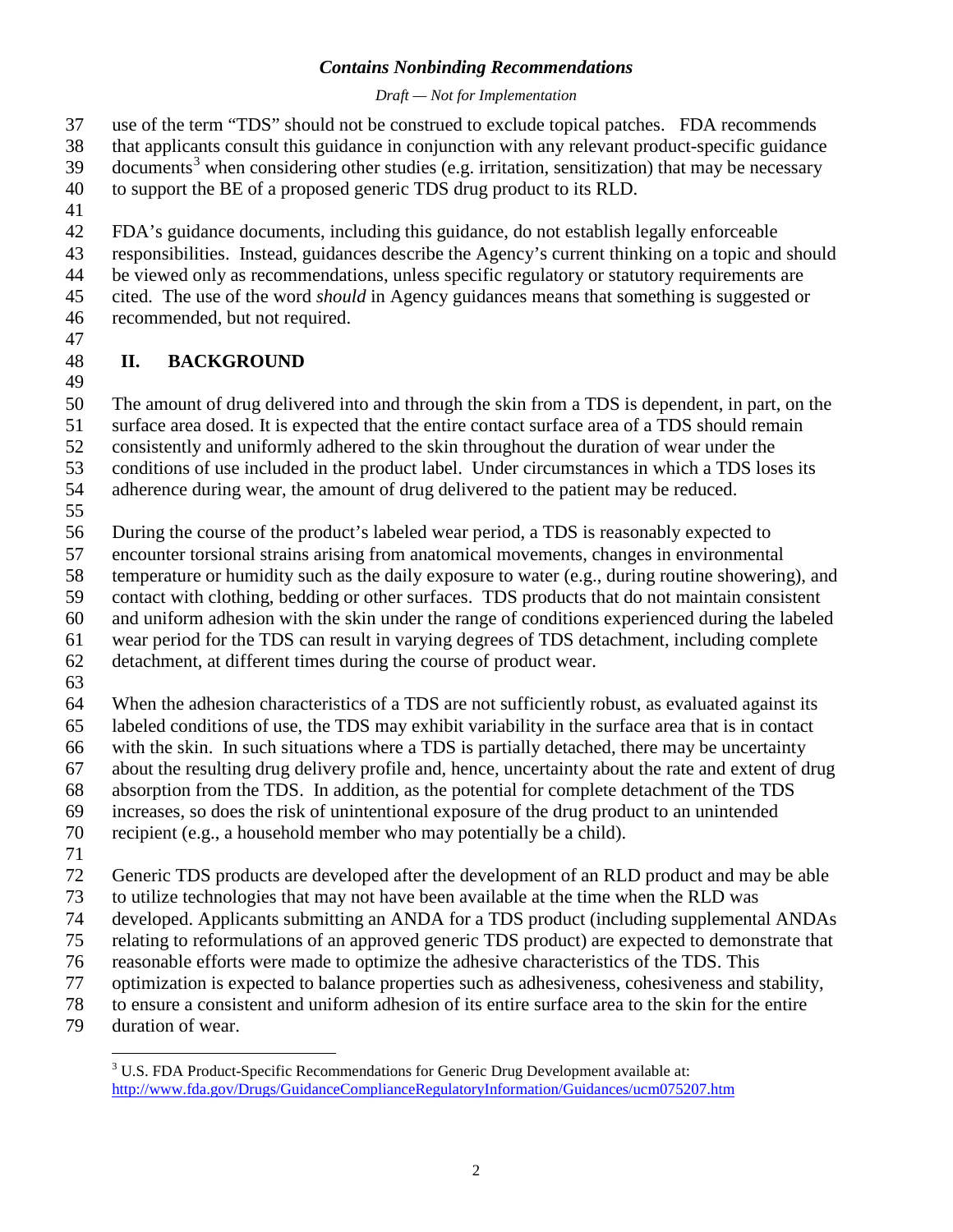*Draft — Not for Implementation*

81 Applicants should consider adhesion as part of the Quality Target Product Profile  $(QTPP)^4$  $(QTPP)^4$  and

develop a comprehensive strategy for assessing the adhesive attributes of the TDS. For example,

the characterization of the adhesive properties of a TDS should demonstrate that any conditions

of labeled use for the R product relevant to TDS adhesion are substantiated for the T product

- (e.g., demonstrating that incidental exposure of the TDS to water, such as while bathing or showering, is acceptable). Applicants should also ensure that the TDS can be removed from the
- packaging and peeled off the release liner without difficulty. In addition, the TDS is expected not
- to cause undue irritation when worn, and not to damage the skin when the TDS is removed after
- the duration of wear.
- 

#### **III. ADHESION SCORING SYSTEM**

To evaluate adhesion in a study, the Agency recommends assessing the adhesion of T and R

TDS products at a series of time points throughout the study to determine whether the entire

surface area of the TDS remains adhered for the duration of wear under labeled conditions of

use. The number of adhesion measurements performed throughout the study will depend on the

- duration of the labeled conditions of use for each TDS and should be pre-specified in the study
- protocol.
- 

For each assessment, applicants should use a 5-point numerical scale in which each score

- corresponds to a specified range of adhered surface area of the TDS, as follows:
- 
- 103  $0 = 90\%$  adhered (essentially no lift off the skin)
- 104  $1 = \frac{1}{2}$  75% to <90% adhered (some edges only lifting off the skin)
- 105  $2 = \ge 50\%$  to  $\lt 75\%$  adhered (less than half of the TDS lifting off the skin)
- $106 \quad 3 = 9\%$  to  $\lt 50\%$  adhered (not detached, but more than half of the TDS lifting off the skin without falling off)
- $108 \t 4 = 0\%$  adhered (TDS detached; completely off the skin).
- 
- With each consecutive assessment, the highest adhesion score (representing the greatest degree

 of TDS detachment) assessed at any time point should be used for subsequent time points until a higher score is assessed. For a TDS that completely detaches, a score of 4 should be assigned for

all remaining assessments scheduled for that TDS across the study duration.

#### **IV. ADHESION STUDY**

#### **A. STUDY DESIGN**

- In general, the Agency recommends that the adhesion study is designed to support a comparative evaluation of the adhesion characteristics of the T and R TDS.
- <span id="page-5-0"></span>

<sup>&</sup>lt;sup>4</sup> U.S. FDA Guidance for Industry: Q8(R2) Pharmaceutical Development (November 2009; Revision 2) available at: [www.fda.gov/downloads/drugs/guidancecomplianceregulatoryinformation/guidances/ucm073507.pdf](http://www.fda.gov/downloads/drugs/guidancecomplianceregulatoryinformation/guidances/ucm073507.pdf)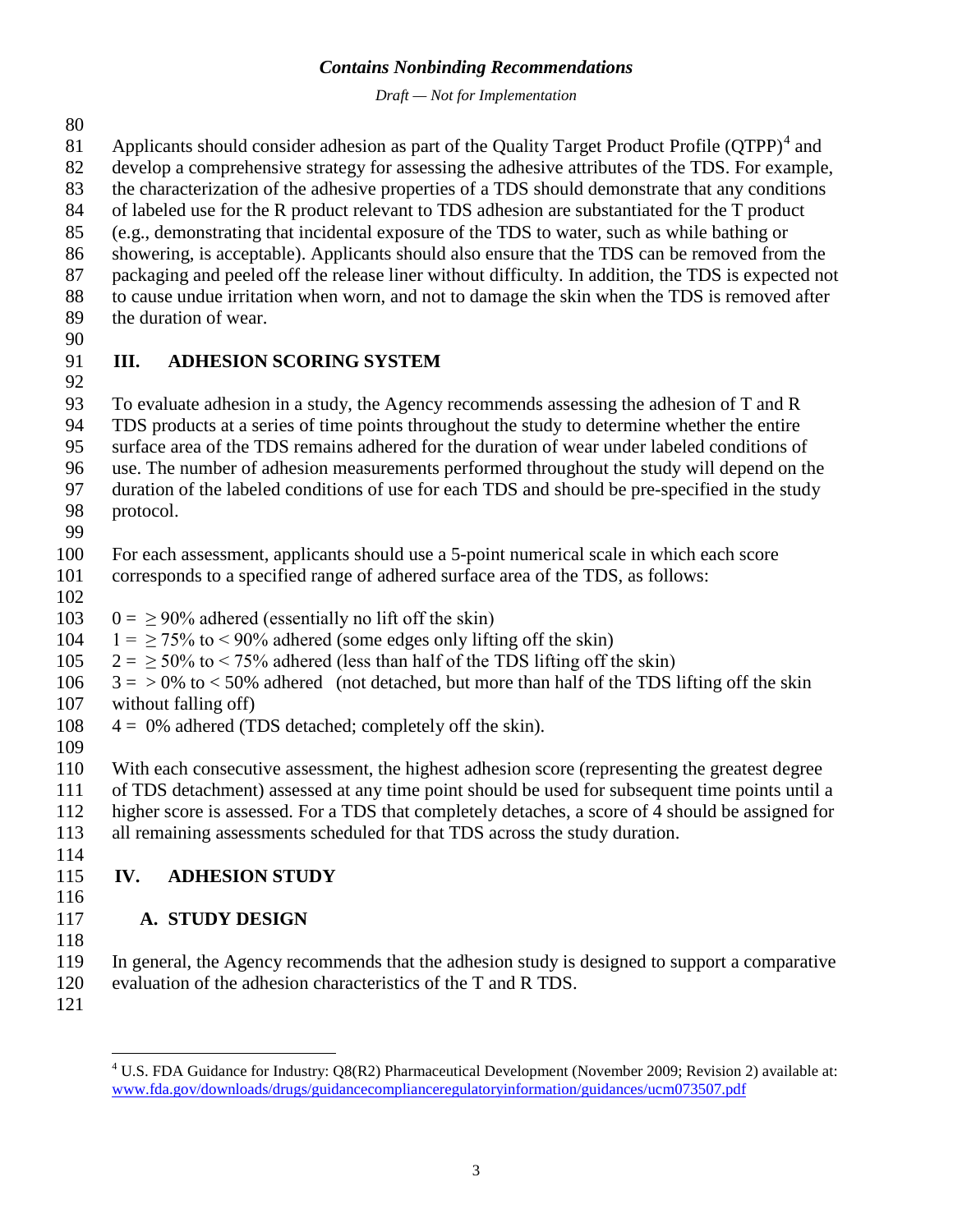#### *Draft — Not for Implementation*

The recommended study design is a single-dose, randomized, two-treatment, two-period

- crossover study where all subjects are dosed with the same strength of T and R TDS. A study
- using a single-period, two-treatment-per-subject design with the site of application randomized
- may be considered if the parallel dosing is appropriately justified. The study population for the
- TDS adhesion study should typically be the same as enrolled or as recommended for enrollment
- in the PK BE study for the product, and should typically include healthy males and non-pregnant females in the general population, unless product-specific considerations associated with the
- labeled conditions of use of the selected size and strength of the TDS indicate otherwise.
- 
- Subjects should be randomized to receive either T or R TDS product in a given study period, and where possible, the TDS administered in the second study period should be applied to the same anatomical site on the contralateral side of the body. Because alterations in the product design, the active or inactive ingredients, or the manufacturing process can affect the adhesion properties
- [5](#page-6-0) of a TDS, the study must utilize the to-be-marketed TDS product<sup>5</sup>. Post-approval changes in the
- scale of manufacture and/or other process variables may necessitate confirmation that product
- quality attributes related to adhesion remain consistent with those characterized for the TDS
- product that demonstrated acceptable adhesion.
- 
- The choice of TDS strength and, of particular relevance to assessing adhesion, the size of the
- TDS, should be justified as appropriate for the use in the proposed study population and be pre-
- specified in the study protocol. The size of a TDS to be studied should be selected based upon a
- consideration of the potential failure modes for adhesion. Where possible, the largest size TDS
- (which often corresponds to the highest strength) should be employed in the study because the
- larger size TDS may be more sensitive to detachment as a result of the greater conformational or
- torsional strains induced by potentially increased anatomical curvatures or a greater magnitude of flexion across relatively greater anatomical distances. In addition, a more accurate adhesion
- score assessment (see Section III) could be made with a larger TDS than with a smaller one.
- However, in certain cases, the smallest size (corresponding to the lowest strength) TDS may be
- more susceptible to some failure modes for adhesion to skin than a larger size of that TDS.
- When selecting a size of TDS for study in generic development programs, applicants should
- provide adequate justification for the choice of the TDS size to be evaluated in the proposed
- adhesion study.
- 
- Blinding of the T and R products is recommended whenever possible. However, blinding may
- not be possible in instances where the appearance of T or R TDS reveals the identity of the
- products. The use of an overlay or a cover is not justified for the purpose of blinding because an
- overlay may affect the product's performance.
- 
- Adhesion of each TDS should be evaluated at multiple adhesion time points following TDS
- application to provide a sufficient temporal resolution for the adhesion characteristics of the T
- and the R TDS to be adequately compared throughout the duration of wear. For example,
- adhesion of a TDS with a 7-day wear period should be assessed at least daily, and at equally
- spaced time points (e.g., 24 hr, 48 hr, 72hr, 96 hr, 120 hr, 144 hr, and 168 hr); adhesion of TDS

<span id="page-6-0"></span>with 72-hour wear period should be assessed at least every 12 hours (e.g., 12 hr, 24 hr, 36 hr, 48

*See* 21 CFR 320.21(b)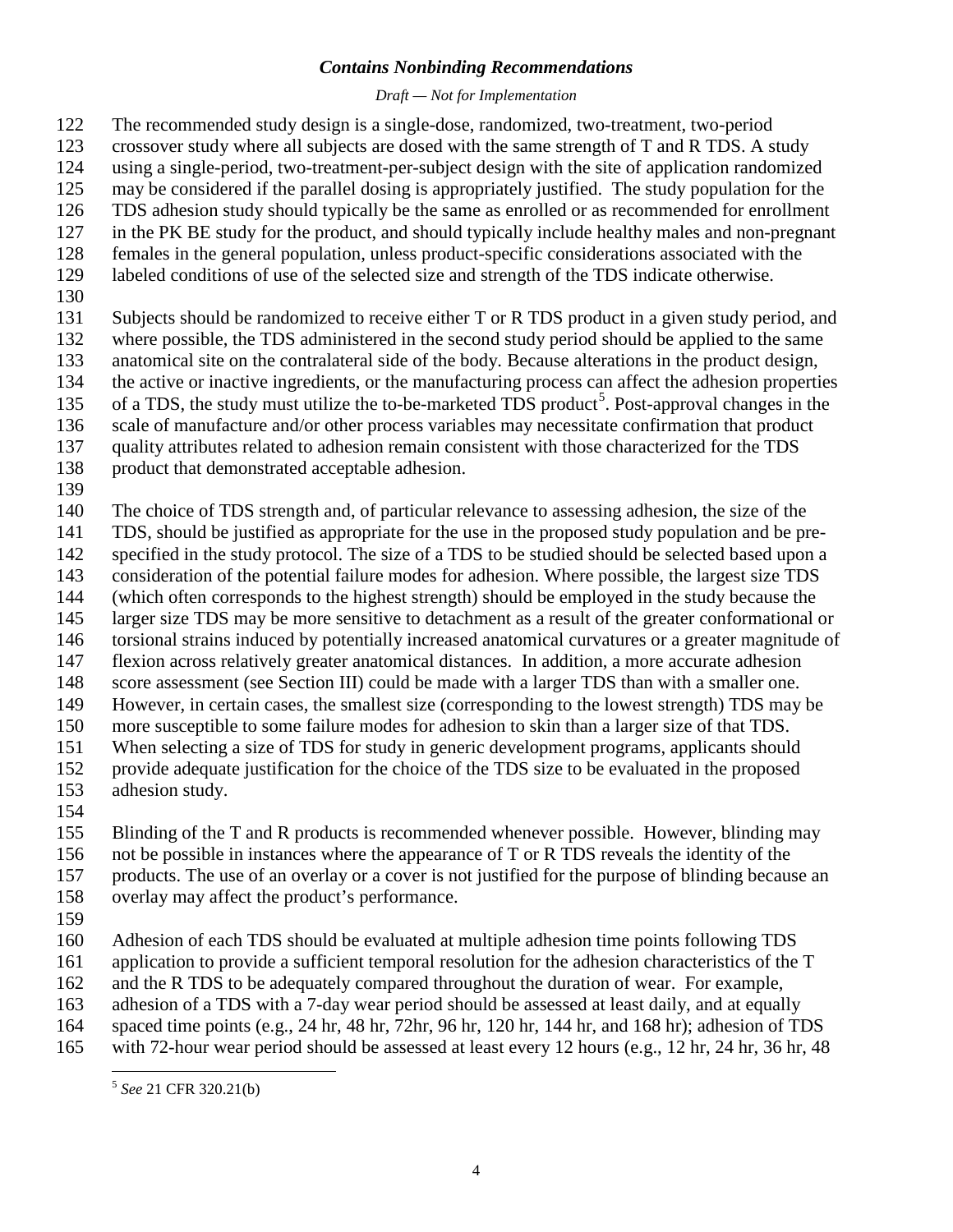*Draft — Not for Implementation*

166 hr, 60 hr, and 72 hr); adhesion of TDS with a wear period between 12 and 24 hours should be

167 assessed at least every 4 hours; adhesion of a TDS with a 9-hour wear period should be assessed 168 at least hourly.

169

170 In addition, the time points should typically be distributed in a uniform manner, equally spaced

- 171 throughout the entire labeled wear period since the mean adhesion score that is calculated from
- 172 the individual assessments is intended to be representative of the entire wear period. For some 173 TDS, adhesion during the earlier period of wear may be better than during the later period of
- 174 wear. A greater number of adhesion assessments early in the TDS wear period may
- 175 disproportionately weight the calculation of the mean adhesion score by over-representing the
- 176 adhesion assessments during the initial period when TDS adhesion might be relatively better, and
- 177 may inappropriately decrease the mean adhesion score in a manner that is not representative of
- 178 the entire wear duration for that TDS.
- 179

180 The submission of photographic documentation is recommended. Photographic evidence can

181 help to identify qualitative issues related to the assessment of TDS adhesion.

182

183 The recommended *primary endpoint* for evaluating adhesion of TDS is the mean adhesion score

- 184  $\bar{X}$  derived for a TDS from individual adhesion scores at each assessment time point averaged across all the equally spaced time points (except the baseline or time<sub>0</sub>).
- across all the equally spaced time points (except the baseline or time<sub>0</sub>).

$$
\bar{x} = \sum_{i=1}^n x_i / n
$$

186

- 187 where  $\bar{x}$  is the observed mean adhesion score for a TDS across *n* equally-spaced time points after the baseline and  $x_i$  is the observed adhesion score at the *i*<sup>th</sup> measurement. 188 the baseline and  $x_i$  is the observed adhesion score at the  $i<sup>th</sup>$  measurement.
- 189

190 If scores from unequally spaced time points are available, a weighted average  $\bar{X}_w$ , with weights corresponding to interval length, may be calculated as follows: corresponding to interval length, may be calculated as follows:

192

 $\bar{x}_w = \sum_{i=1}^n w_i x_i$ , where  $w_i = \frac{(t_i - t_{i-1})}{T}$ 

193 194

195 Here,  $\bar{x}_w$  is the observed weighted mean adhesion score for a TDS across *n* unequally-spaced 196 time points after the baseline,  $x_i$  is the observed adhesion score at the  $i^{\text{th}}$  measurement,  $w_i$  is the 197 corresponding weight for  $x_i$ , T denotes the total duration of wear,  $t_i$  denotes the *i*<sup>th</sup> measurement time, and  $t_{i-1}$  denotes the preceding  $(i-1)^{th}$  measurement time. For example, for a 24-hour-wear 199 patch, if adhesion was measured at hours 2, 4, 8, 12, and 24 after the baseline, the total duration 200 of wear is 24 hours, the weight  $(w_1)$  for the first measurement  $x_1$  is  $\frac{2-0}{24} = \frac{1}{12}$ , and the corresponding weights for all five measurements are  $\frac{1}{12}$ ,  $\frac{1}{12}$ ,  $\frac{1}{6}$ ,  $\frac{1}{6}$ , and  $\frac{1}{2}$ , which 201 corresponding weights for all five measurements are  $\frac{1}{12}, \frac{1}{12}, \frac{1}{6}, \frac{1}{6}$  and  $\frac{1}{2}$ , which sum up to 1. 202 203 In addition to the primary endpoint, the following *secondary endpoints* are recommended for 204 evaluation of adhesion (descriptive statistics only) to assess the potential treatment group

205 difference in clinically meaningful extreme values or events:

206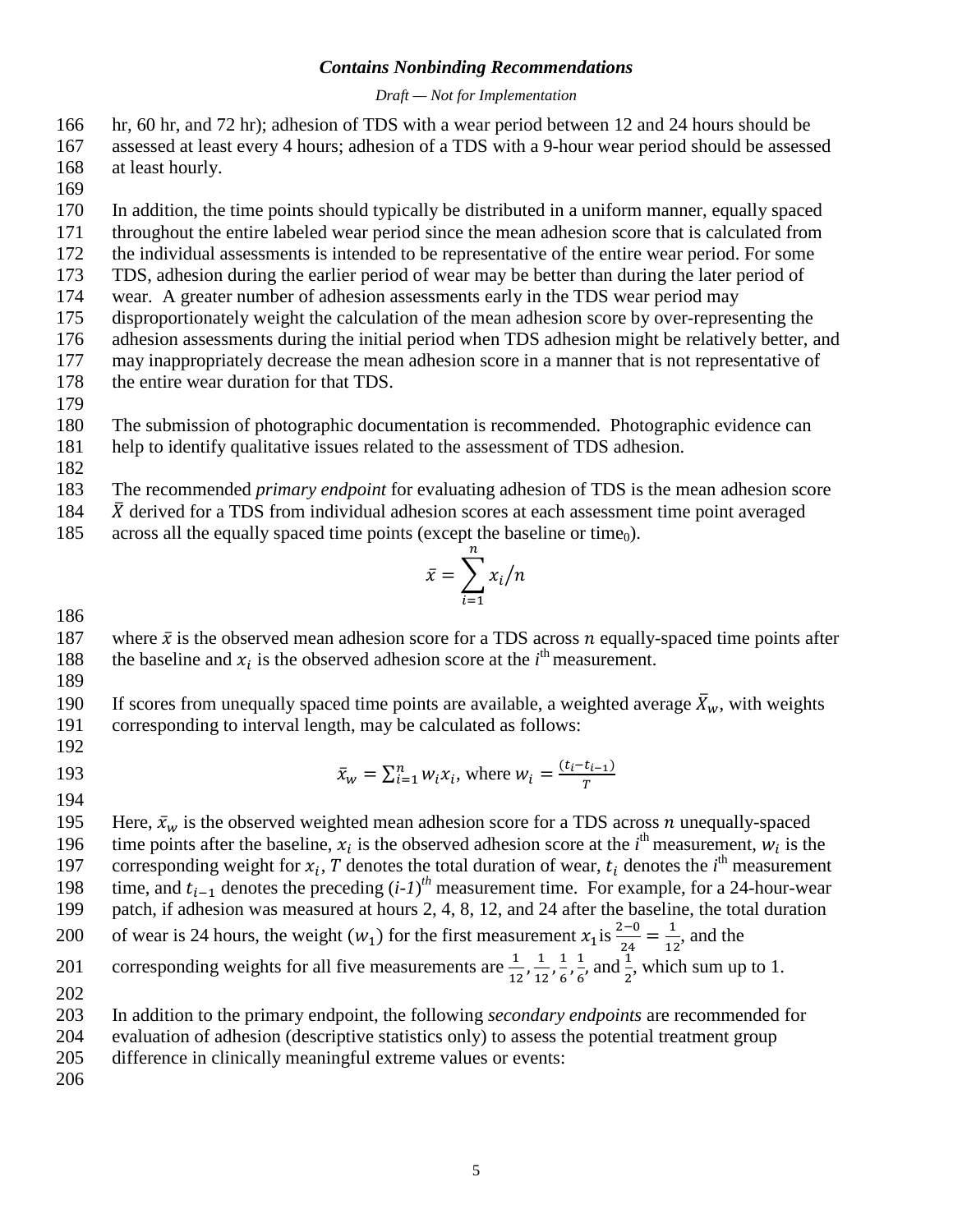*Draft — Not for Implementation*

- 207 1. Proportion of subjects with an adhesion score  $>$ 2 at any time point, compared between T 208 and R.
- 209 2. Proportion of subjects with a T mean adhesion score greater than the corresponding R 210 mean adhesion score by 1 or more, compared to the proportion of subjects with an R 211 mean adhesion score greater than the corresponding T mean adhesion score by 1 or more.
- 212 3. Time to an adhesion score  $> 2$  compared between T and R. If there are a sufficient 213 number of events, a Kaplan Meier cumulative incidence can be plotted.
- 214

215 In addition, applicants should submit descriptive adhesion score data in a frequency table

216 illustrating the number and proportion of T and R TDS with each adhesion score at each

217 evaluation time point and across all time points. An example is shown below:

218

| <b>Time</b><br>Point    | $T$ Score (N=100)<br>$n\left(\frac{0}{0}\right)$ |        |                |                |                         | $R$ Score (N=100)<br>$\mathbf{n}(\%)$ |          |        |                |                |                         |      |
|-------------------------|--------------------------------------------------|--------|----------------|----------------|-------------------------|---------------------------------------|----------|--------|----------------|----------------|-------------------------|------|
|                         | $\bf{0}$                                         | 1      | $\overline{2}$ | 3              | $\overline{\mathbf{4}}$ | <b>Mean</b>                           | $\bf{0}$ | 1      | $\overline{2}$ | 3              | $\overline{\mathbf{4}}$ | Mean |
|                         |                                                  |        |                |                |                         |                                       |          |        |                |                |                         |      |
| 1                       | 95                                               | 5      | $\Omega$       | $\Omega$       | $\Omega$                | 0.05                                  | 82       | 16     | $\overline{2}$ | $\Omega$       | $\overline{0}$          | 0.20 |
|                         | (95)                                             | (5)    | (0)            | (0)            | (0)                     |                                       | (82)     | (16)   | (2)            | (0)            | (0)                     |      |
| $\overline{2}$          | 90                                               | 10     | $\Omega$       | $\theta$       | $\Omega$                | 0.10                                  | 68       | 30     | $\overline{2}$ | $\Omega$       | $\Omega$                | 0.34 |
|                         | (90)                                             | (10)   | (0)            | (0)            | (0)                     |                                       | (68)     | (30)   | (2)            | (0)            | (0)                     |      |
| 3                       | 87                                               | 13     | $\Omega$       | $\overline{0}$ | $\overline{0}$          | 0.13                                  | 57       | 41     | $\overline{2}$ | $\overline{0}$ | $\overline{0}$          | 0.45 |
|                         | (87)                                             | (13)   | (0)            | (0)            | (0)                     |                                       | (57)     | (41)   | (2)            | (0)            | (0)                     |      |
| $\overline{\mathbf{4}}$ | 86                                               | 14     | $\Omega$       | $\theta$       | $\overline{0}$          | 0.14                                  | 46       | 51     | 3              | $\Omega$       | $\overline{0}$          | 0.57 |
|                         | (86)                                             | (14)   | (0)            | (0)            | (0)                     |                                       | (46)     | (51)   | (3)            | (0)            | (0)                     |      |
| 5                       | 85                                               | 15     | $\Omega$       | $\overline{0}$ | $\overline{0}$          | 0.15                                  | 42       | 55     | $\overline{2}$ |                | $\overline{0}$          | 0.62 |
|                         | (85)                                             | (15)   | (0)            | (0)            | (0)                     |                                       | (42)     | (55)   | (2)            | (1)            | (0)                     |      |
| All                     | 443                                              | 57     | $\Omega$       | $\theta$       | $\overline{0}$          | 0.11                                  | 295      | 193    | 11             |                | $\overline{0}$          | 0.44 |
|                         | (88.6)                                           | (11.4) | (0)            | (0)            | (0)                     |                                       | (59.0)   | (38.6) | (2.2)          | (0.2)          | (0)                     |      |

#### **Table 1: Frequency of Adhesion scores for Per Protocol Population (Example)**

220

222

#### 221 **B. STUDY CONDUCT**

 Applicants should note that both the T and the R TDS should be administered to study subjects in the manner described by the R product label, and TDS adhesion should be assessed throughout the maximum labeled duration of wear for the R product. In general, movement of study subjects should not be restricted during the study; instead, subjects should be allowed to freely conduct normal daily activities and to simulate real-world conditions relevant to the labeled conditions of use for the product. For products with a wear period of equal to or greater than 24 hours, it is recommended that subjects be permitted to bathe or shower routinely during the study if doing so is consistent with the labeled use of the product, and the TDS should not be protected 231 from direct exposure to water during such routine activities.

232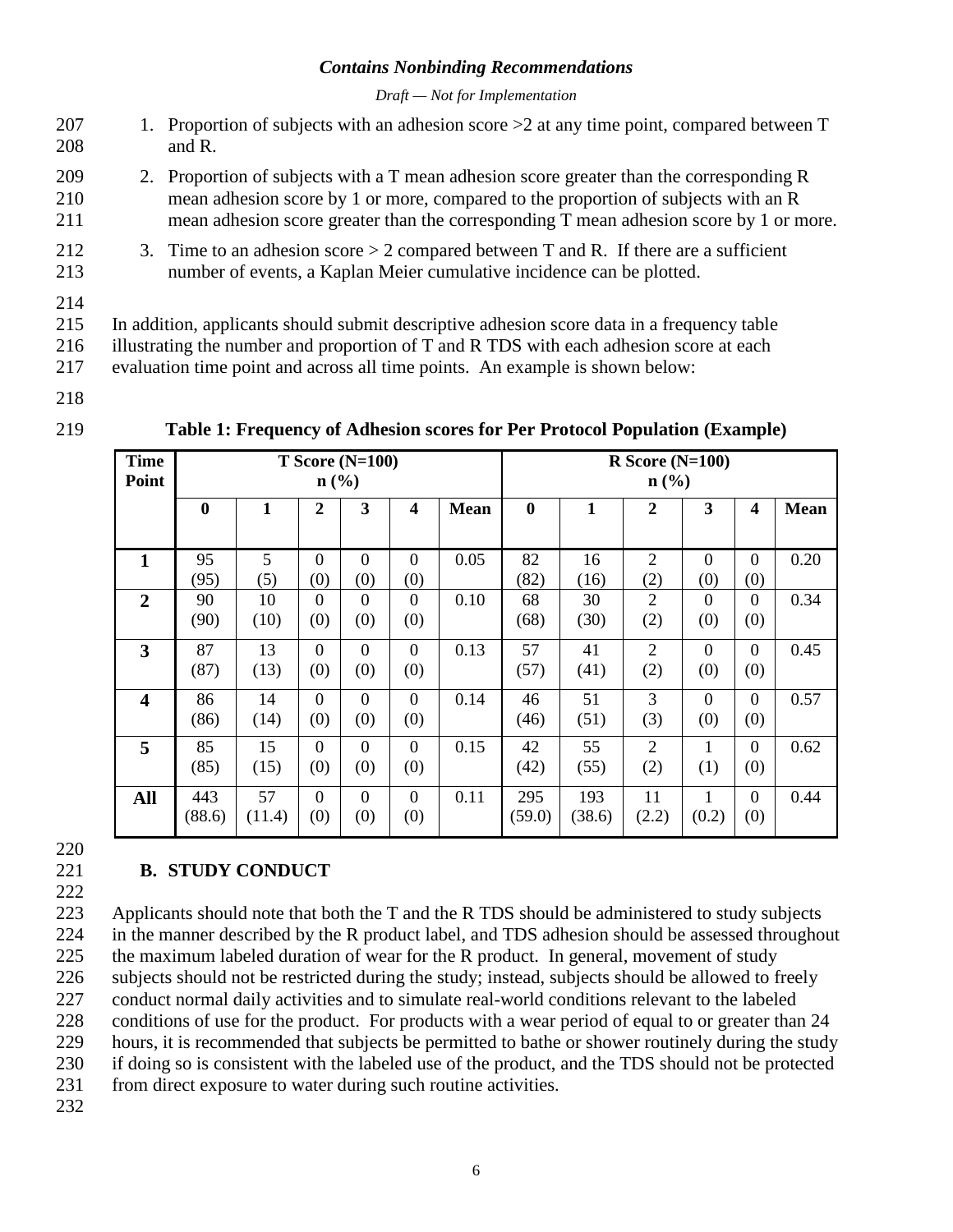*Draft — Not for Implementation*

- Only whole, intact T and R TDS should be used for the assessment of comparative adhesion
- because altering the size or shape of the TDS may alter its adhesion characteristics.
- 
- Provisions should be included in the study protocol to ensure that interventions like re-
- application of a detached area of the TDS, re-pressing of the TDS, or any reinforcement of TDS
- adhesion with the skin (e.g., overlays) are avoided throughout the study. The study protocol
- should include provisions to ensure that TDS detachment is not inappropriately inhibited (e.g.,
- by the constant pressure of a chair back on the TDS) and should include appropriate provisions to prevent re-adhesion to the skin of a TDS that is partially or completely detached.
- 
- Subjects should not apply make-up, creams, lotions, powders, or other topical products to the skin area where the TDS will be placed, as this could affect adhesive performance. Hair at the application site should be clipped (not shaved) prior to TDS application.
- 

 The method of randomization should be described in the protocol and the randomization schedule provided as a SAS transport data set in .xpt format. The FDA recommends that an independent third party generate and hold the randomization code throughout the conduct of the

study in order to minimize bias. The sponsor may generate the randomization code if not

 involved in the packaging and labeling of the study medication. A sealed copy of the randomization scheme should be retained at the study site and should be available to FDA

 investigators at the time of site inspection to allow for verification of the treatment identity for each application site on each subject.

### **C. CONSIDERATIONS FOR STATISTICAL ANALYSIS**

- The Per-Protocol (PP) population for the adhesion analysis should be pre-specified and defined per TDS for each subject. The PP population for adhesion analysis should include all TDS except those intentionally removed early, for example, due to unacceptable irritation, or those on subjects who were discontinued prior to the end of the labeled duration of wear for reasons unrelated to adhesion (e.g., due to a protocol violation). Individual case reports describing subjects who were excluded from the PP population, and the reasons for their exclusion, should be included in the study report.
- 

 The means of the per treatment group mean adhesion score (primary endpoint as described above) for the T and R products should be compared. For the calculation of the mean adhesion score, the highest adhesion score at each time point should be carried forward for subsequent time points until a higher score is assessed. To demonstrate adequate product adhesion, the T product should be shown to be statistically non-inferior compared to the R product based upon evaluating the difference in the T and R overall mean adhesion scores, with a non-inferiority (NI) 272 margin of 0.15 ( $\delta$  = 0.15). The NI margin of 0.15 is for the difference of the mean adhesion scores between T and R based on the 5-point adhesion scale as previously described, not for the difference of the mean adhesion scores based on other adhesion scales (e.g. a 100-point adhesion scale) or non-location-based data transformations (e.g. logarithmic transformation), nor for the difference of median adhesion scores between T and R.

The following hypotheses should be tested at the significance level of 0.05: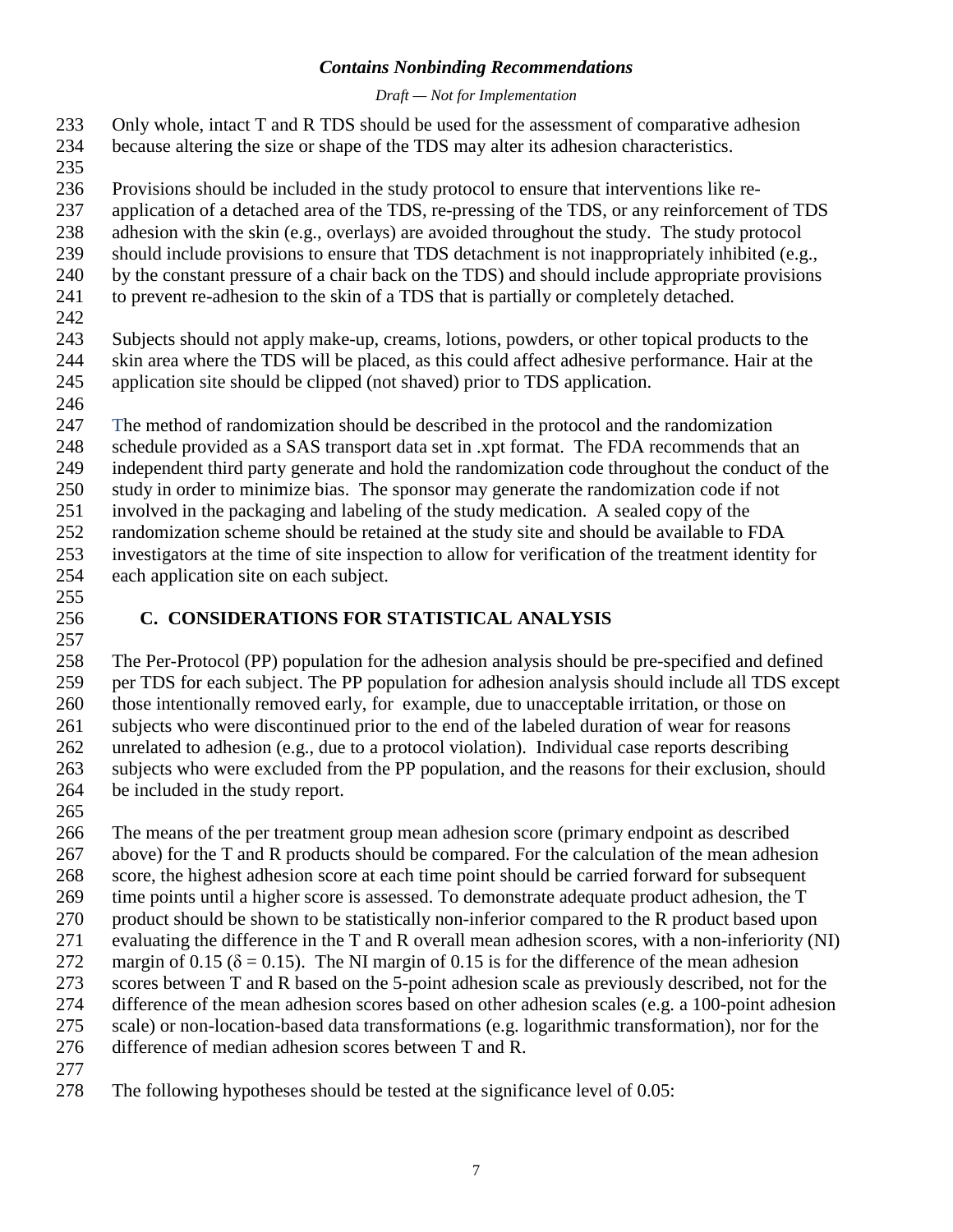*Draft — Not for Implementation*

$$
H_0: \mu_T - \mu_R > \delta
$$
  

$$
H_1: \mu_T - \mu_R \le \delta
$$

281 where  $\mu_T$  and  $\mu_R$  are the population means for the mean adhesion score for T and R respectively<br>282 and the alternative hypothesis  $H_1$  represents the NI of T adhesion relative to R adhesion. and the alternative hypothesis  $H_1$  represents the NI of T adhesion relative to R adhesion.

 To demonstrate acceptable adhesion of the T product, applicants should design and conduct an adhesion study as described above and enroll a sufficient number of subjects to power the study at a level of 0.80 or higher. Due to the discrete nature of adhesion scales, a larger sample size than what might be ordinarily calculated (under standard assumptions) is recommended in order to ensure the validity of any large-sample Gaussian assumptions.

 A statistical analysis plan (SAP), describing the planned analysis in detail, should be submitted to the Agency as soon as possible, and certainly prior to the un-blinding of the data.

Incomplete data and non-compliance data can seriously affect the validity of an NI study. Good

clinical study design and conduct are recommended to prevent patient drop out and non-

 compliance. When they happen, dropout and non-compliance reasons should be documented in detail. Although the PP population is often suggested as the primary analysis population for NI

studies, there are also significant concerns with the possibility of informative dropout and non-

compliance. Imputation methods (if applicable) need to be pre-specified in the protocol.

 Sensitivity analyses are recommended to test the robustness of the primary analysis results in the intent-to-treat population and by relaxing the assumed missing data mechanism of the primary analysis. Difference in conclusions between primary and sensitivity analyses will need close examination.

#### **V. STUDIES EVALUATING ADHESION AND BIOEQUIVALENCE WITH PHARMACOKINETIC ENDPOINTS**

 Applicants may elect to conduct a study evaluating both the adhesion performance and PK BE of the T and R products in a single study. If pursued, such a study should be conducted in a population of sufficient size to adequately power the comparative evaluation of adhesion and to include a subpopulation of subjects of sufficient size to adequately power the evaluation of BE with appropriately selected PK endpoints. The participants for PK BE evaluation should be selected according to a randomization scheme pre-specified in the protocol.

The study design and conduct recommendations described above (for a study performed

exclusively for the purpose of evaluating TDS adhesion) also apply to the combined study

 evaluating adhesion and BE with PK endpoints. When conducting such a combined study, the TDS strength selected should be justified based on the BE (PK) evaluation (for which an

appropriate strength of the TDS may be indicated in a product specific recommendation) as well

as upon consideration of the potential differences in adhesion failure modes among different

strengths.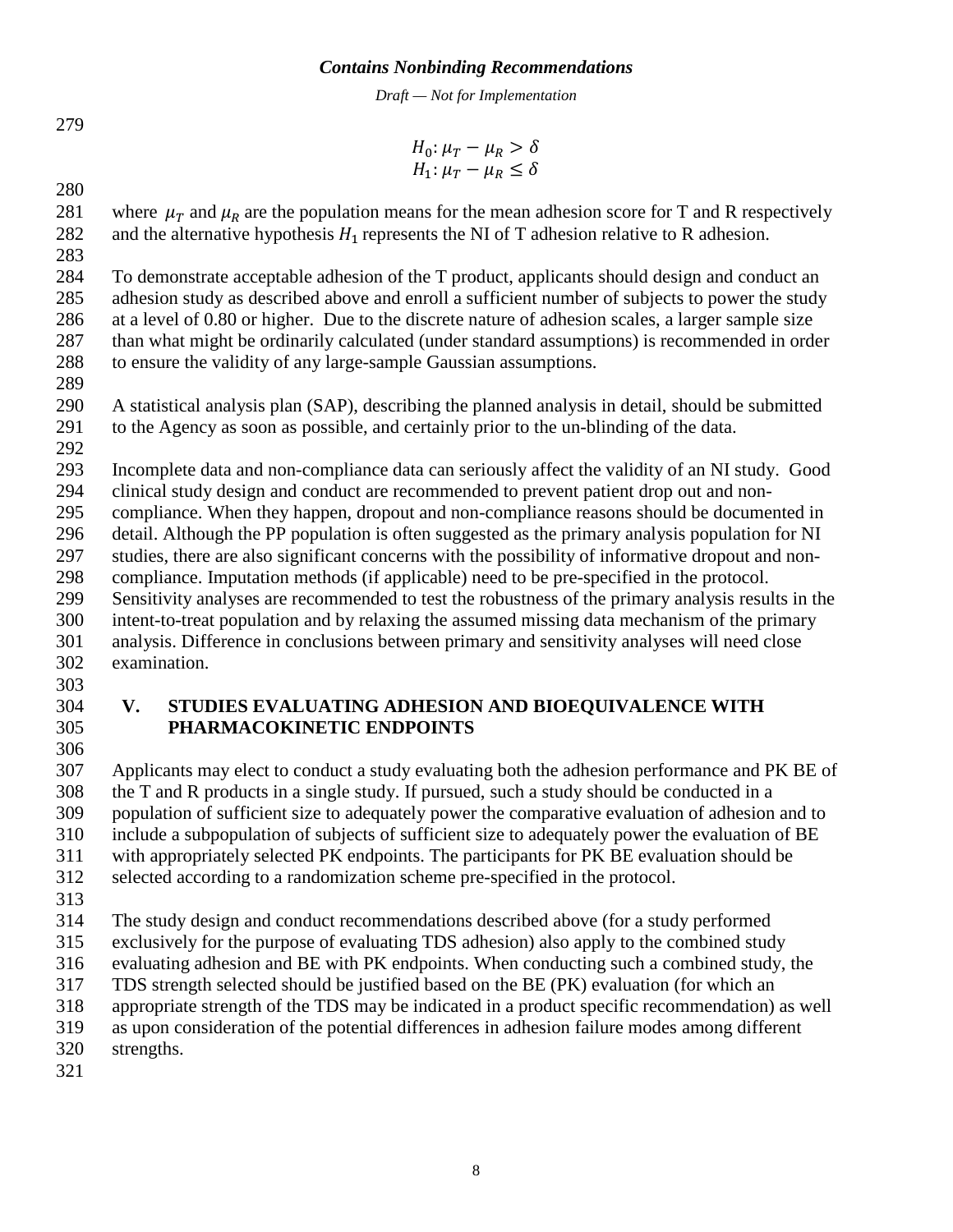*Draft — Not for Implementation*

| 322<br>323<br>324<br>325<br>326               | Simultaneous application of multiple T TDS or of multiple R TDS to a subject may be<br>acceptable in a combined study of TDS adhesion and PK BE, when doing so is safe and justified,<br>for example, by the potential need for an increased drug delivery to compensate for an<br>insufficient analytical sensitivity to measure the relevant analyte(s) in the PK samples.                                                                                                                                                            |                                                                                                                                                                                                                                                                                   |  |  |  |  |  |  |
|-----------------------------------------------|-----------------------------------------------------------------------------------------------------------------------------------------------------------------------------------------------------------------------------------------------------------------------------------------------------------------------------------------------------------------------------------------------------------------------------------------------------------------------------------------------------------------------------------------|-----------------------------------------------------------------------------------------------------------------------------------------------------------------------------------------------------------------------------------------------------------------------------------|--|--|--|--|--|--|
| 327<br>328<br>329<br>330<br>331<br>332        | The inclusion criteria for the statistical analysis of PK endpoints should be pre-specified. The<br>primary PK analysis should be performed on the PP population, which includes all subjects who<br>meet the inclusion criteria for statistical analysis in the PK study. For the primary PK parameters,<br>the geometric mean ratios for T/R treatment and 2-sided 90% confidence intervals (CIs) should<br>be calculated.                                                                                                            |                                                                                                                                                                                                                                                                                   |  |  |  |  |  |  |
| 333<br>334<br>335<br>336<br>337<br>338<br>339 | PK samples should be collected and analyzed from all subjects in the PK subpopulation,<br>regardless of their adhesion score, and the sample concentrations for all time points as well as the<br>PK results for all subjects in the PK study should be reported. All TDS units that are removed at<br>the end of (or which detach during) the adhesion study should be retained for analysis of residual<br>drug content (see Guidance for Industry: Residual Drug in Transdermal and Related Drug<br>Delivery Systems <sup>6</sup> ). |                                                                                                                                                                                                                                                                                   |  |  |  |  |  |  |
| 340<br>341<br>342<br>343                      |                                                                                                                                                                                                                                                                                                                                                                                                                                                                                                                                         | Applicants should refer to Guidance for Industry Handling and Retention of BA and BE Testing<br>Samples <sup>7</sup> for recommendations on the retention of study drug samples and maintenance of<br>records of BE testing.                                                      |  |  |  |  |  |  |
| 344<br>345                                    | VI.                                                                                                                                                                                                                                                                                                                                                                                                                                                                                                                                     | RECOMMENDATIONS ON THE FORMAT OF DATA SUBMISSION                                                                                                                                                                                                                                  |  |  |  |  |  |  |
| 346<br>347<br>348                             |                                                                                                                                                                                                                                                                                                                                                                                                                                                                                                                                         | The study data should be submitted in standardized format. Please refer study data standards<br>published at www.FDA.gov. <sup>8</sup>                                                                                                                                            |  |  |  |  |  |  |
| 349<br>350<br>351<br>352                      |                                                                                                                                                                                                                                                                                                                                                                                                                                                                                                                                         | For the adhesion study analysis, a separate line listing should be provided for each individual test<br>article (i.e., T TDS, R TDS, T overlay, R overlay, etc.) per subject, per adhesion assessment time<br>point (if data exist), using the following headings, if applicable: |  |  |  |  |  |  |
| 353                                           |                                                                                                                                                                                                                                                                                                                                                                                                                                                                                                                                         | 1. Subject identifier                                                                                                                                                                                                                                                             |  |  |  |  |  |  |
| 354                                           | 2.                                                                                                                                                                                                                                                                                                                                                                                                                                                                                                                                      | Study center (if applicable)                                                                                                                                                                                                                                                      |  |  |  |  |  |  |
| 355                                           |                                                                                                                                                                                                                                                                                                                                                                                                                                                                                                                                         | 3. Age                                                                                                                                                                                                                                                                            |  |  |  |  |  |  |
| 356                                           |                                                                                                                                                                                                                                                                                                                                                                                                                                                                                                                                         | 4. Gender                                                                                                                                                                                                                                                                         |  |  |  |  |  |  |
| 357                                           |                                                                                                                                                                                                                                                                                                                                                                                                                                                                                                                                         | 5. Race                                                                                                                                                                                                                                                                           |  |  |  |  |  |  |
| 358                                           | 6.                                                                                                                                                                                                                                                                                                                                                                                                                                                                                                                                      | Treatment: test article (i.e., T TDS, R TDS, T overlay, R overlay, etc.)                                                                                                                                                                                                          |  |  |  |  |  |  |
| 359                                           | 7.                                                                                                                                                                                                                                                                                                                                                                                                                                                                                                                                      | Period (i.e., TDS was applied during Period 1 or Period 2) if applicable                                                                                                                                                                                                          |  |  |  |  |  |  |

<span id="page-11-0"></span>U.S. FDA Guidance for Industry: Residual Drug in Transdermal and Related Drug Delivery Systems (August

<span id="page-11-1"></span><sup>2011)</sup> available at:<http://www.fda.gov/downloads/Drugs/.../Guidances/UCM220796.pdf><br>
<sup>7</sup> http://www.fda.gov/downloads/Drugs/.../Guidances/UCM220796.pdf<br>
<sup>7</sup> http://www.fda.gov/downloads/Drugs/GuidanceComplianceRegulatoryInf

<span id="page-11-2"></span>http://www.fda.gov/Drugs/DevelopmentApprovalProcess/FormsSubmissionRequirements/ElectronicSubmissions/uc m248635.htm